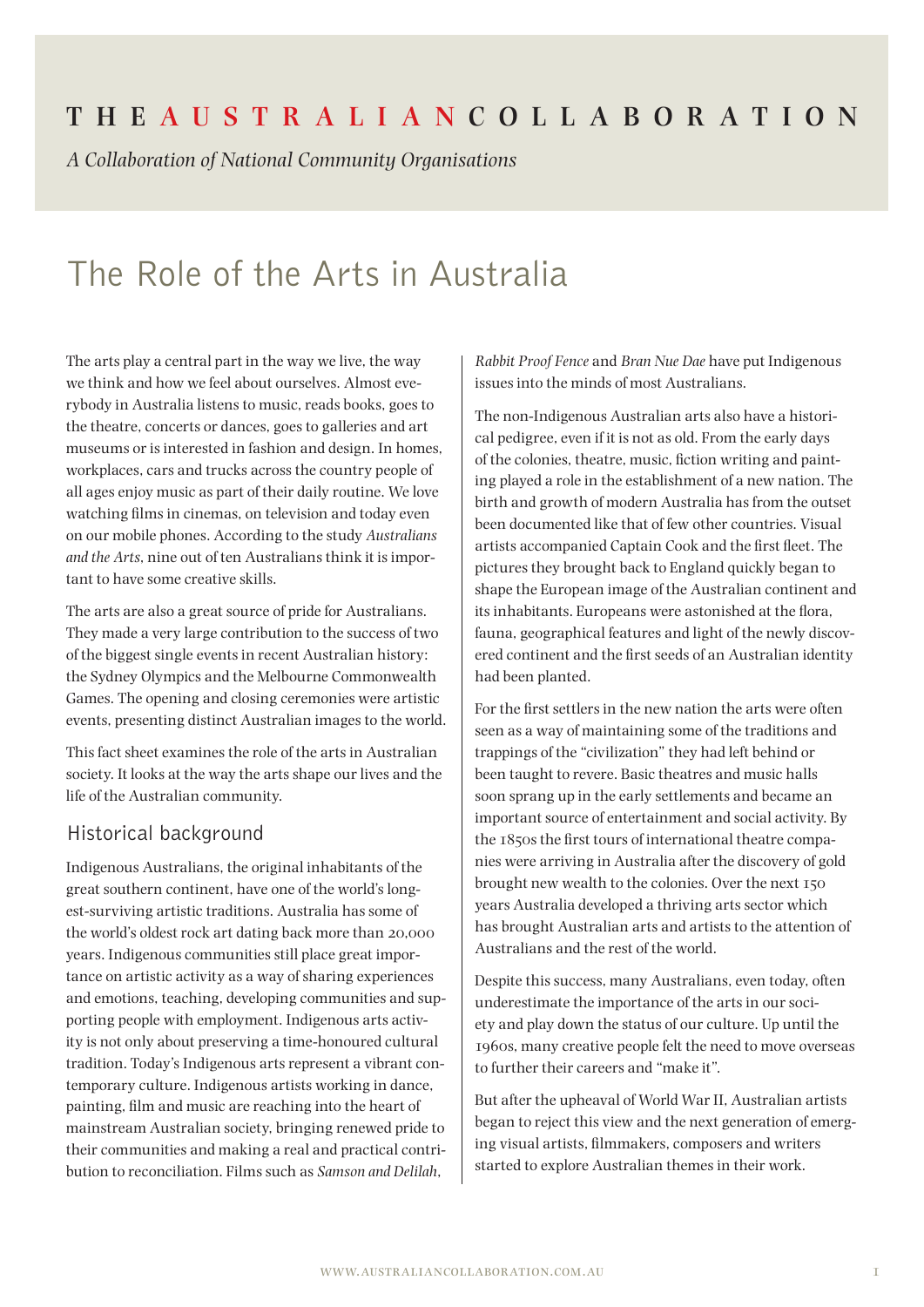The painter Sidney Nolan painted his famous series of paintings about the life of Ned Kelly in the late 1940s and they became highly influential for new Australian painting. Patrick White's novel, *The Tree of Man*, received international acclaim when it was published in 1955 and, in 1973, White was awarded the prestigious Nobel prize for literature. Robert Helpmann choreographed *The Display* for the Australian Ballet in 1964. The composer Peter Sculthorpe wrote the first of his *Sun Music* series in 1965. Musicians in Australia were also developing a local take on the latest new music for young people: pop and rock 'n' roll. Films such as *Picnic at Hanging Rock* (1975), *The Chant of Jimmie Blacksmith* (1978) and *Storm Boy* (1976) showed Australian stories with a new confidence and became very popular with audiences. David Williamson's 1971 play *Don's Party* initiated a new era of Australian theatre and Barry Humphries' *alter ego*, Dame Edna, taught us how to laugh at ourselves and showed that we had the confidence to do so.

Today Australia has its own unique arts "voice" featuring an irreverent humour combined with a youthful, optimistic and innovative outlook. If there is any remaining doubt about the success of the arts and artists in Australia, recent achievements in the international arena should dispel it. Many major European performing arts ensembles, orchestras and venues have outstanding Australian artists and arts managers working in them. Australians have been regular Oscar winners since Ken Hall and Damien Parer became the first Australians to win an Academy Award in 1942 with a film about the Kokoda trail. (The film, *Kokoda Front Line!* is an example of the way film making has helped shape our understanding of history and national character and was a precursor of Peter Weir's 1981 epic *Gallipoli*). In more recent times, for instance, filmmakers such as Adam Elliot and George Miller have won Oscars, as have numerous Australian costume designers and cinematographers. In acting, Cate Blanchett, Nicole Kidman and Russell Crowe have all won Oscars and helped inspire other young Australians to reach for the stars. Australia's best-known contemporary author, Peter Carey, has won the prestigious Booker Prize twice. Australia's music industry has also been very successful on the international scene, with performers such as Kylie Minogue, Nick Cave, and AC/DC having taken Australian music to the world.

The arts in Australia have also developed into an important industry employing many people and making a valuable contribution to the economy.

#### Identity

From the outset, the arts in Australia have played a central role in shaping our shared identity. In the early days it was poetry such as Banjo Paterson's *Man from Snowy River* or Dorothea Mackellar's *I Love a Sunburnt Country*, along with songs such as *Waltzing Matilda* and paintings such as Tom Roberts' *Shearing the Rams* that began to give Australians an idea that they had something in common; that they were part of a community that was different from the ones they had left behind; and that gave meaning to the idea of being "Australian".

But what is cultural identity? Often people are unaware of their cultural identity because it is something we grow up with from early childhood and absorb continuously from our social environment. It is constantly changing and hard to pin down. For many people the first time they clearly see their cultural identity comes when they are confronted by a different identity, for example, when they first travel overseas. Our cultural identity is the set of beliefs, values, history, attitudes, artistic practices and aspirations we share with others in the communities to which we belong. We all have a multifaceted cultural identity, or perhaps multiple overlapping (and even conflicting) identities.

To understand cultural identity and its importance, it may be helpful to imagine life without one. Without a personal cultural identity, friendships are very difficult because in the absence of a shared set of interests, opinions or sense of humour, it is very difficult to connect with other people. On the broader scale, a national community without its own recognisable culture and identity is just a "branch office" of someone else's world with its values, goals, ambitions and traditions (i.e. its "identity") imposed on it by external producers of culture. Such a group of people would soon feel inferior and dispossessed, like second-class citizens, unable to shape their own future.

For Australians it is important that we get to watch our kind of stories on the big screen (with our accents and language), see our land and cities on television, hear our bands on the radio and read books that deal with our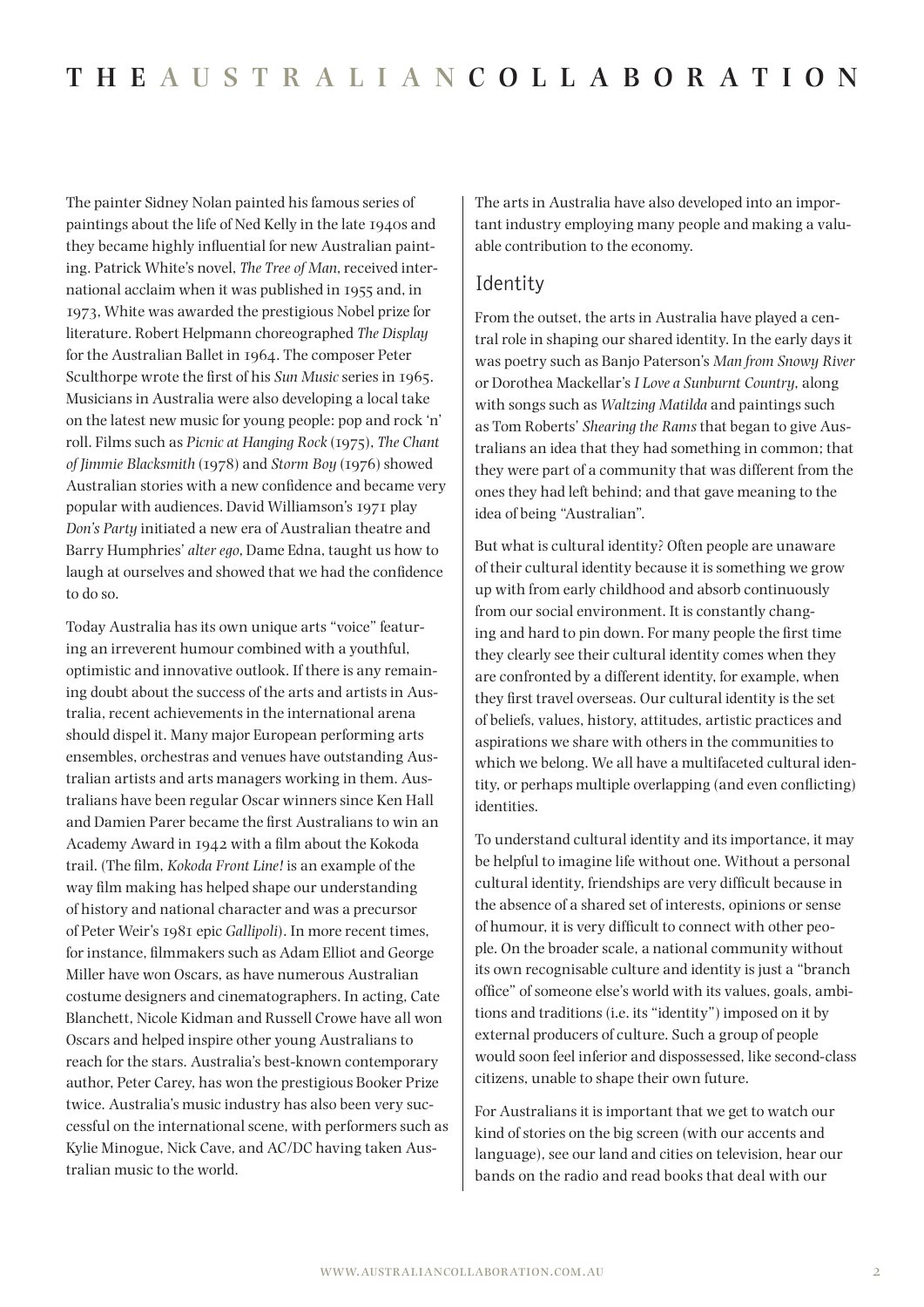history, our way of life and our dreams. At the same time we need to see ourselves as part of a global network of different cultural identities and aspirations.

## Self-expression

Many people, particularly young people, turn to music, film, dance, acting, fashion etc. to express their ideas and feelings, explore issues affecting their lives, share experiences with other people, contribute to political and social debates as well as to make a living doing what they love. Surveys have shown that Australians rate being creative as important and many studies have shown that active involvement with the arts has benefits for individual mental and physical well-being. Expressing yourself through the arts can build self-esteem and confidence.

"Together we do better", says the slogan. And communication is the essential prerequisite for doing better together. But communication is much more than just language. The arts provide a communication medium that allows us to share with each other many thoughts, feelings and dreams that are hard to get across in words. Young people in particular turn to music, videos and film, visual arts, theatre and fashion to share their experiences.

## Fostering creativity

Our economic and environmental future depends to a great extent on our creativity and innovation. Today a single small idea can be worth more than many a gold mine. Just think of a successful idea such as the iPad. We need to work smarter, not cheaper. This means that the ability to "think outside the square" is increasingly important.

The arts play a vital role in helping Australians become more creative and innovative. As young children we are encouraged to learn through being creative but all too often our early engagement with creativity drops off until by the time we are young adults we have forgotten the talents and creativity we once had. The arts expose us to different ways of thinking, alternative ways of seeing the world, new ways of solving problems; all the core features of creativity. The arts help us explore how we can challenge and adapt rules and traditions, how we can combine different talents to make something new together and how we can help shape our future. Successful business leaders are now taking art classes to help them become more creative and innovative. Life-long learning has become

an important and rewarding part of working life for many people. The next trend may be life-long exposure to active participation in the creative arts.

## Community building

As well as helping to create a shared identity as described above, the arts bring people together and provide shared experiences. Statistics show that more people in Australia attend arts than sports events. Arts activity can also help communities deal with difficult issues and possibly bring healing and understanding. In many Indigenous communities art making can be a social event. Similarly, the many music and film festivals around Australia bring together tens of thousands of people every year. The arts are frequently at the cutting edge of setting and changing community values and attitudes. They can provide a forum for reflection and debate about human rights and about community norms, reconciliation and evaluation of our history.

The arts can also bridge gaps between cultural groups and different generations. Our attitudes to cultural diversity and mutual respect in a multicultural nation have been shaped in large part by debate stimulated through film, community arts, theatre, writing and music. Every year festivals and arts events provide an opportunity for community pride as well as a chance for others to explore the culture of their neighbours and workmates. These events provide the glue that holds our society together.

## Creative industries

Finally, the arts are part of what are today called the creative industries. This is a substantial and rapidly expanding sector that employs many of Australia's most creative people. At the time of the 2006 Census, more than 285,000 people in Australia said that their main work was in the cultural industries. The Australian Bureau of Statistics reports that the 2005-06 value-add output of the cultural and leisure industries totalled over \$13 billion. The arts are generally labour-intensive. This means that they are a valuable source of employment.

The arts are also important international ambassadors for Australia. The way the rest of the world thinks about Australia is to a considerable extent shaped by our films, performers, television programs, music and books.